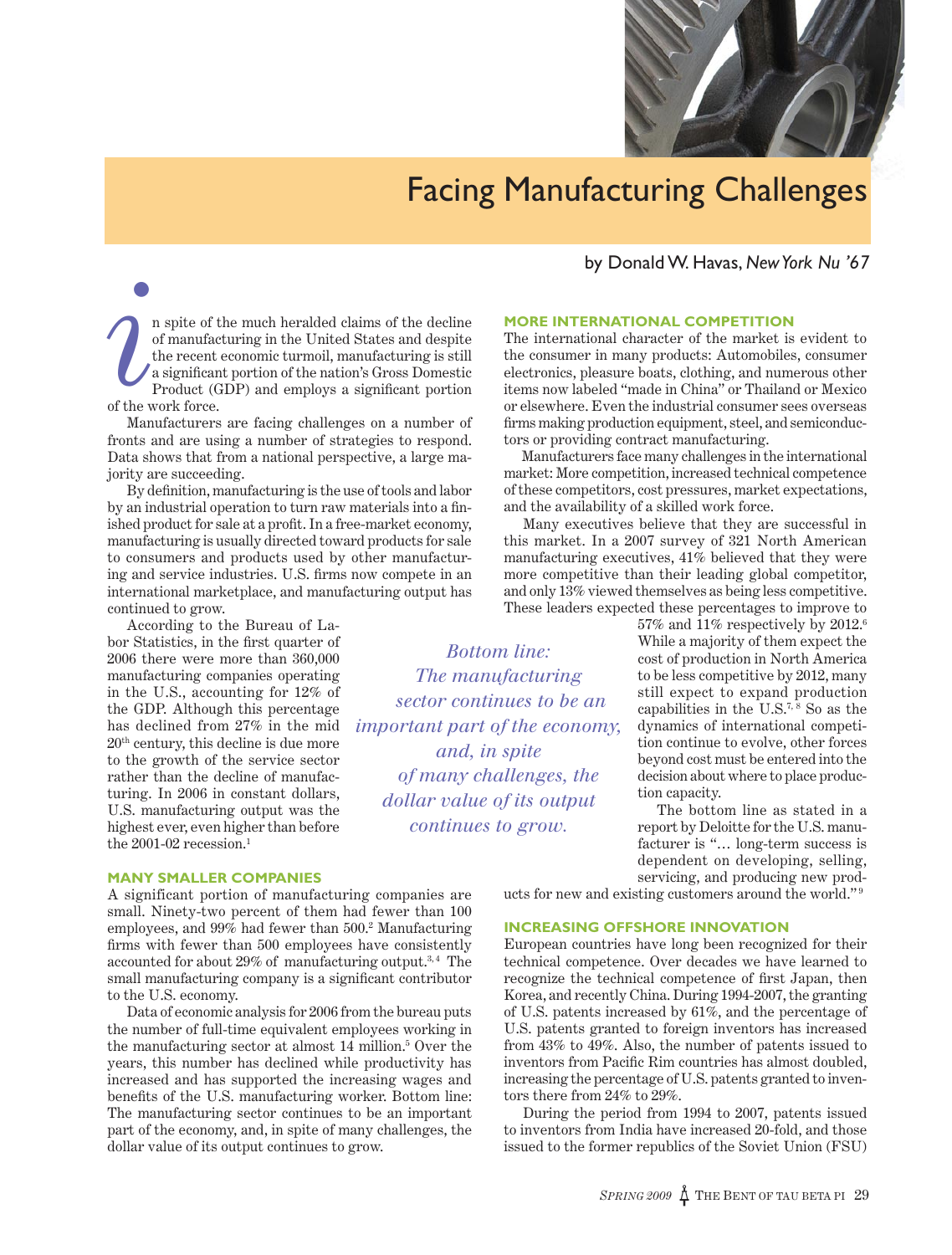

have doubled. Although India represents only 0.3% and the FSU only  $0.2\%$  of the U.S. patents granted in  $2007$ ,<sup>10</sup> we are learning to recognize their technical competence and increasing levels of innovation.

# **COST PRESSURES**

The cost pressures faced by U.S. manufacturing companies arise from governmental mandates as well as rising rawmaterial, energy, labor, and benefit costs. As one of the more mature industrial countries, the U.S. has recognized the need to protect the consumer, investor, worker, and environment. Our laws and regulations result in manufacturing costs for people, systems, and equipment to meet and demonstrate compliance. The costs associated with these mandates are seen by 65% of executives surveyed as a barrier to competitiveness.11 Until other regions of the world mature and recognize the need for similar mandates, compliance imposes an extra burden on U.S. firms.

As the consumer was painfully aware, the cost of oil peaked dramatically in the third quarter of 2008. But oil is not used just for energy; it is a raw material in many of today's products. Dupont, Rohm & Haas, airlines, and other companies are passing these increased costs to their customers as increased prices or as surcharges. The costs of raw materials and energy have been cited as a barrier to competitiveness by 56% of the surveyed leaders, who further responded that they expected to expand procurement of raw materials and components from other countries. Importing materials may cost even more because of increased transportation charges should the cost of oil return to the 2008 levels. From another perspective, because a significant percentage of oil and other raw materials used by U.S. manufacturers are already imported, any decline in the strength of the U.S. dollar also poses real concern for the U.S. manufacturer.<sup>12</sup>

Labor costs include wages, health care, vacations, insurance, and pensions and were cited by 71% of executives as being as a barrier to competitiveness. Health-care premiums during 1999-2006 increased at an average annual rate of 9.9 percent. In 2006 the average health-care cost per family to an employer was \$8,500, in addition to payments by the employee! 13

Other barriers to productivity include labor-contract stipulations such as work rules and job classifications.

Although membership in labor unions has decreased over decades, many contractual stipulations remain to impede improvements in productivity.14

The emerging economies of the Pacific Rim and Eastern Europe do not have these contractual limitations or employee benefit costs. These differences, along with abundant labor forces, enable them to have significantly lower labor costs, although wages are increasing in Japan, South Korea, and now China. Until conditions in these countries evolve to minimize these differences, U.S. manufacturers must

overcome them to remain competitive.

#### **TALENT CRUNCH**

Because of the interaction of demographics and technology, the availability of a skilled U.S. labor force is falling behind the need. The experienced *baby-boomer* employees will be retiring in large numbers, creating an extraordinary demand for technically skilled employees. The *post-babyboom* generations have smaller pools of workers. A 2002 *Time* magazine article claimed, "Though the average retirement age is creeping up…demographers say there still will not be enough qualified members of the next generation to pick up the slack. So with 76 million baby boomers heading toward retirement during the next two decades and only 46 million *Gen Xers* waiting in the wings, corporate America is facing a potentially mammoth talent crunch. Certainly, labor-saving technology and immigration may help fill the breach. Still, by 2010, there may be a shortage of four-to-six million workers."<sup>15</sup>

In many cases, replacements increasing lack technical skills needed for manufacturing jobs that are being driven by computer technology and advanced production equipment, processes, and products.16 Today's manufacturing jobs are technology jobs. Employees at all levels must have the wide range of skills to work in an increasingly complex environment.<sup>17</sup>

In a 2005 survey, 80% of the firms responding expect skilled production workers to be in short supply over ensuing years, and 35% expect a shortage of engineers and scientists.<sup>18</sup> Meanwhile, the number of technically skilled people from other countries is increasing, as indicated by invention activity and technical-school graduation rates. As international companies seek to remain viable, the shortage of skilled workers in the U.S. and availability of them elsewhere will affect future strategic decisions of where to locate engineering, production, and operations.

## **CHANGING EXPECTATIONS**

The marketplace has evolved to expect high product quality, rapid introduction of enhanced product functions, and quick delivery on orders. In a 2006 survey, 70% of U.S. manufacturing firms stated that high quality was *the* focus of their market strategy.19 The speed at which new products are being brought to market is accelerating and is most obvi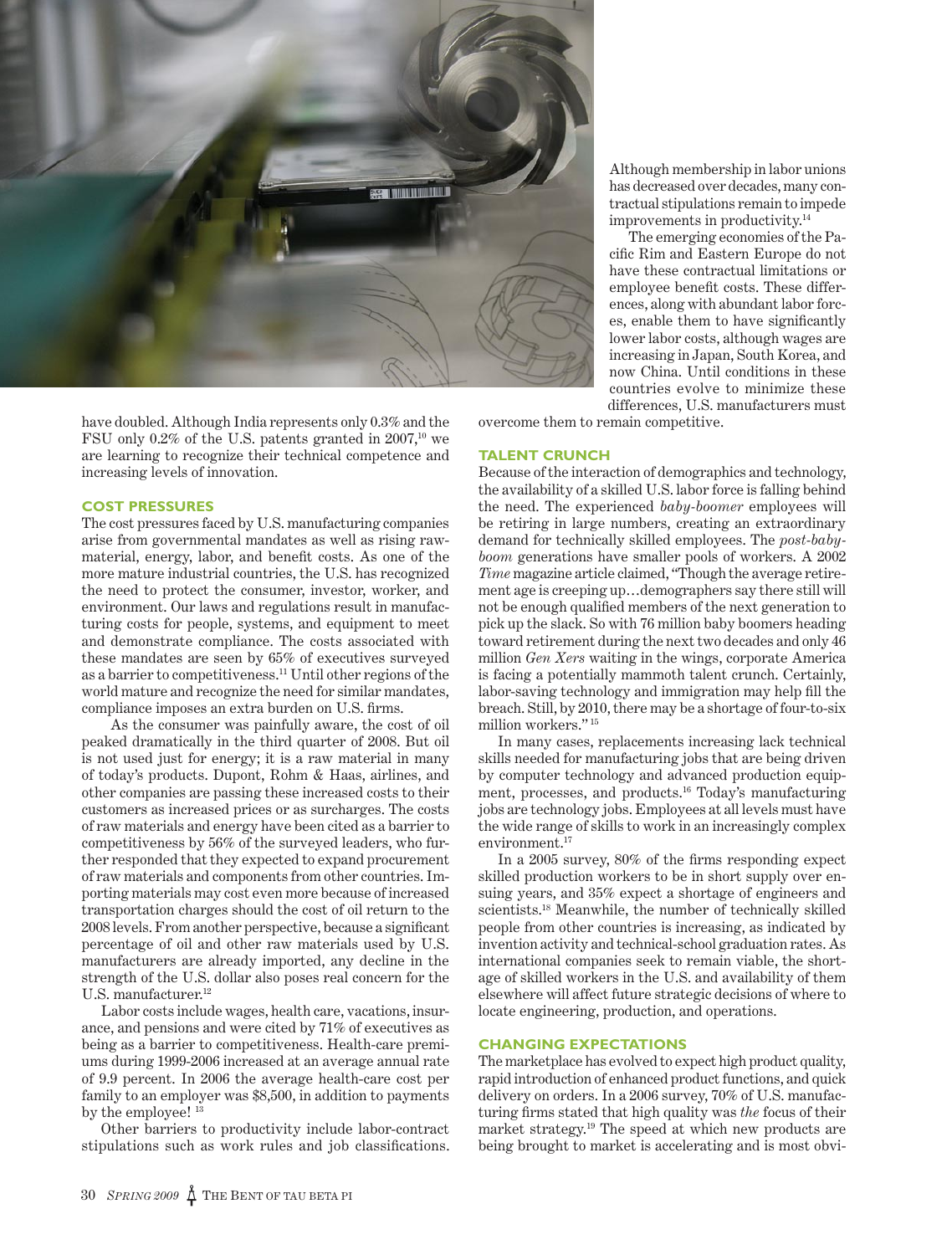ous in the electronics industry—with improved computers, cell phones, cameras, and other personal products being announced within months of the previous generation. This trend is true in all industries. Companies are challenged to employ concurrent engineering practices and computer-aided engineering technologies to shorten product development cycles.

Likewise, rapid delivery of orders, even for products with arrays of options, is expected by more customers. An obvious example of a company successfully operating in such a market is Dell Computers with its online ordering and rapid delivery of highly customized computer products. The 2006 survey also found that 32% of U.S. manufacturers include fast delivery as a pillar in their strategy.<sup>20</sup>

Such trends will persist. A National Academy of Science study highlights the following forces that will be important to manufacturing enterprises during the next decade:<sup>21</sup>

- The competitive climate, enhanced by communication and knowledge sharing, will require *rapid responses to market forces*.
- Sophisticated customers, many in newly developed countries, will demand *products that are customized* to meet their needs.
- The basis of competition will be *creativity and innovation* in all aspects of the manufacturing enterprise.
- The development of *innovative process technologies* will change both the scope and scale of manufacturing.
- *Environmental protection* will be essential as the global ecosystem is strained by growing populations and the emergence of new modern-technology economies.
- Information and *knowledge on all aspects of manufacturing enterprises and the marketplace will be instantly available* in a form that can be effectively assimilated and used for decision making.
- The global distribution of *highly competitive production resources, including skilled work forces*, will be a critical factor in the organization of manufacturing enterprises.



## **COMPANIES RESPOND**

U.S. manufacturers are responding to these cost and competitive challenges using a variety of means. A 2007 *Industry Week*/Manufacturing Performance Institute survey tabulated the strategic practices being used (Table 1) and a variety of methodologies being employed to achieve continuous improvement (Table 2):

#### **Table 1: Strategic practices**<sup>22</sup>

| Practice                                  | Percent<br>Respondents<br>Using |
|-------------------------------------------|---------------------------------|
| Continuous improvement                    | 77                              |
| Recycling/reuse program                   | 56                              |
| Quality certification (e.g., ISO)         | 56                              |
| <b>Customer satisfaction surveys</b>      | 51                              |
| Value-stream mapping                      | 46                              |
| Kaizen events/blitzes                     | 46                              |
| Environmental management                  | 44                              |
| <b>Benchmarking</b>                       | 42                              |
| Supplier management program               | 36                              |
| <b>Total Productive Maintenance (TPM)</b> | 34                              |
| Energy management                         | 33                              |

**Table 2: Continuous improvement methodologies**<sup>23</sup>

| <b>Improvement Methodology</b> | <b>Percent</b><br>Respondents<br>Using |
|--------------------------------|----------------------------------------|
| Lean manufacturing             | 40                                     |
| Lean and Six Sigma             | 12                                     |
| Total Quality Management (TQM) | 10                                     |
| Agile manufacturing            | 4                                      |
| Toyota Production System (TPS) | 3                                      |
| Six Sigma                      | 3                                      |
| Theory of Constraints (TOC)    | 3                                      |
| Other                          | 5                                      |
| None                           | 9                                      |

There is overlap between these two tables. Continuous-improvement methodologies often include many of the strategic practices of Table 1. For example, a lean manufacturing program often includes value-stream mapping, quick changeover (SMED), Kaizen events, and total productive maintenance to achieve the sought improvements.

In regard to the looming shortage of skilled workers, U.S. companies are employing a number of strategies and practices to counteract this reality (Table 3):

#### **Table 3: Employment Practices**<sup>24</sup>

| Practice                                    | Percent         |
|---------------------------------------------|-----------------|
| Reduce turnover                             | 54              |
| Improve attitude to manufacturing jobs      | 46              |
| Attract younger workers                     | 39              |
| Use temporary/contract work<br>arrangements | 32              |
| Attract older, experienced workers          | 26              |
| Hire women                                  | 15              |
| Hire employees from other companies         | 15              |
| Delay retirement                            | $\overline{13}$ |
| Hire foreign nationals                      | ۱0              |